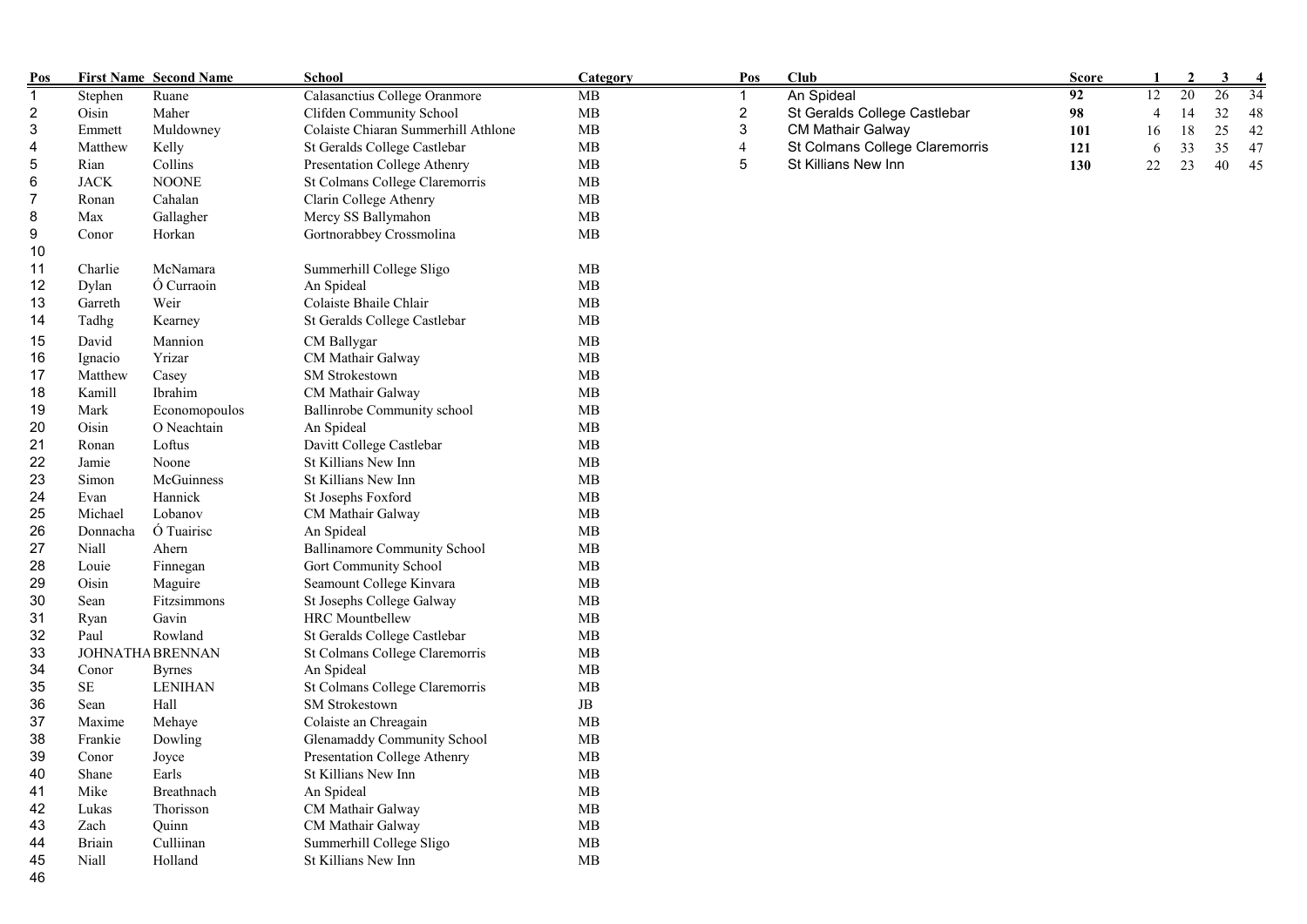| 47 | <b>MATTHEW HESSION</b> |              | St Colmans College Claremorris | MВ |
|----|------------------------|--------------|--------------------------------|----|
| 48 | Fiachra                | Donaldson    | St Geralds College Castlebar   | MВ |
| 49 | Joshua                 | Doggett      | Colaiste an Eachreidh Athenry  | МB |
| 50 | Evan                   | Cox          | An Spideal                     | МB |
| 51 | Conchur                | Deeley       | St Killians New Inn            | МB |
| 52 | James                  | Océidigh     | An Spideal                     | МB |
| 53 | Joe                    | Ó Cualáin    | An Spideal                     | MВ |
| 54 | Finlay                 | Carry        | Clifden Community School       | MВ |
| 55 | Shane                  | McGrath      | St Killians New Inn            | MВ |
| 56 | Tadhg                  | Murphy       | CM Mathair Galway              | MВ |
| 57 | Rene                   | Vestinicky   | CM Mathair Galway              | MВ |
| 58 | Lucca                  | Laurent      | CM Mathair Galway              | МB |
| 59 | Anthony                | Carroll King | Moate Community School         | MВ |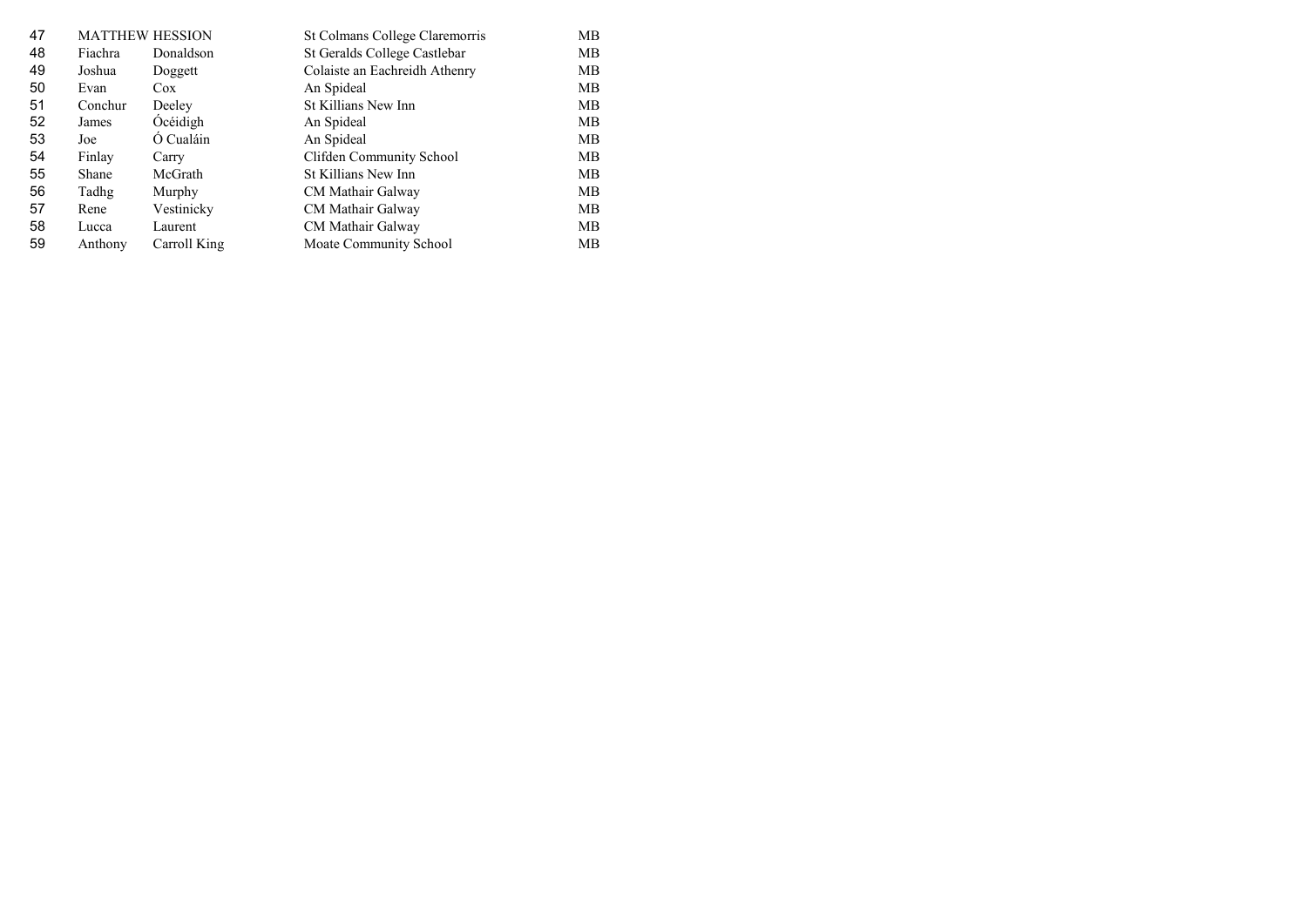| Pos            |          | <b>First Name Second Name</b> | School                              | Category |                  | Pos                      | <b>Club</b>                         | <b>Score</b> | 1              | $\boldsymbol{2}$ | 3               |
|----------------|----------|-------------------------------|-------------------------------------|----------|------------------|--------------------------|-------------------------------------|--------------|----------------|------------------|-----------------|
| $\overline{1}$ | Tara     | Nolan                         | SM&P Swinford                       | MG       | $\boldsymbol{0}$ | 1                        | <b>Ursuline College Sligo</b>       | 26           | $\mathfrak{Z}$ | 9                | $\overline{14}$ |
| 2              | Emma     | Brennan                       | Moyne Community School              | MG       | $\overline{4}$   | 2                        | Moyne Community School              | 27           | $\overline{2}$ | 4                | 21              |
| 3              | Emma     | Carroll                       | Ursuline College Sligo              | MG       | 6                | 3                        | <b>Moate Community School</b>       | 43           | 11             | 12               | 20              |
| 4              | Martha   | Miney                         | Moyne Community School              | MG       | 6                | $\overline{\mathcal{L}}$ | <b>SH Westport</b>                  | 48           | $\,8\,$        | 16               | 24              |
| 5              | Caoimhe  | Tolan                         | Gortnorabbey Crossmolina            | MG       | $\overline{4}$   | 5                        | <b>Dunmore Community School</b>     | 57           | 6              | 10               | 41              |
| 6              | Megan    | Healy                         | Dunmore Community School            | MG       | 5                | 6                        | <b>Presentation College Athenry</b> | 64           | 17             | 19               | 28              |
| 7              | Karen    | Mulvaney                      | St Clares CS Manorhamilton          | MG       | 6                | 7                        | St Josephs Foxford                  | 108          | 34             | 36               | 38              |
| 8              | Maud     | O'Reilly                      | SH Westport                         | MG       | 3                | 8                        | Colaiste Bhaile Chlair              | 110          | 30             | 35               | 45              |
| 9              | Caoimhe  | Daly                          | Ursuline College Sligo              | MG       | 6                | 9                        | An Spideal                          | 124          | 26             | 44               | 54              |
| 10             | Lily     | Concannon                     | Dunmore Community School            | MG       | $\overline{4}$   | 10                       | Mercy College Sligo                 | 124          | 29             | 47               | 48              |
| 11             | Karissa  | <b>Burns</b>                  | Moate Community School              | MG       | $\theta$         |                          |                                     |              |                |                  |                 |
| 12             | Aine     | <b>Bracken</b>                | Moate Community School              | MG       | $\theta$         |                          |                                     |              |                |                  |                 |
| 13             | Amelie   | Bocquet                       | Calasanctius College Oranmore       | MG       | $\theta$         |                          |                                     |              |                |                  |                 |
| 14             | Jessica  | O Connor                      | Ursuline College Sligo              | MG       | $\theta$         |                          |                                     |              |                |                  |                 |
| 15             | Emily    | Lennon                        | Athlone Community College           | MG       | $\boldsymbol{0}$ |                          |                                     |              |                |                  |                 |
| 16             | Grainne  | Muldoon                       | SH Westport                         | MG       | $\boldsymbol{0}$ |                          |                                     |              |                |                  |                 |
| 17             | Lillian  | Walsh                         | Presentation College Athenry        | MG       | $\overline{0}$   |                          |                                     |              |                |                  |                 |
| 18             | Alanna   | Murtagh                       | St Attractas Tubbercurry            | MG       | $\theta$         |                          |                                     |              |                |                  |                 |
| 19             | Ciara    | O'Conor                       | Presentation College Athenry        | MG       | $\theta$         |                          |                                     |              |                |                  |                 |
| 20             | Neasa    | Trainor                       | Moate Community School              | MG       | $\theta$         |                          |                                     |              |                |                  |                 |
| 21             | Mia      | Kiernan                       | Moyne Community School              | MG       | $\theta$         |                          |                                     |              |                |                  |                 |
| 22             | Clodagh  | Kelly                         | Moate Community School              | MG       | $\theta$         |                          |                                     |              |                |                  |                 |
| 23             | Emma     | Timlin                        | Colaiste Chiaran Summerhill Athlone | MG       | $\theta$         |                          |                                     |              |                |                  |                 |
| 24             | Alanna   | Jordan                        | SH Westport                         | MG       | $\theta$         |                          |                                     |              |                |                  |                 |
| 25             | Alicja   | Bandura                       | Merlin Park College Galway          | JG.      | $\vert 0 \vert$  |                          |                                     |              |                |                  |                 |
| 26             | Eabha    | NÍ Neachtain                  | An Spideal                          | MG       | $\boldsymbol{0}$ |                          |                                     |              |                |                  |                 |
| 27             | Isobel   | Ni Niathain                   | Colaiste an Eachreidh Athenry       | MG       | $\boldsymbol{0}$ |                          |                                     |              |                |                  |                 |
| 28             | Isabelle | Conbroy                       | Presentation College Athenry        | MG       | $\boldsymbol{0}$ |                          |                                     |              |                |                  |                 |
| 29             | Emily    | Hession                       | Mercy College Sligo                 | MG       | $\overline{0}$   |                          |                                     |              |                |                  |                 |
| 30             | Sophie   | Cryan                         | Colaiste Bhaile Chlair              | MG       | $\overline{0}$   |                          |                                     |              |                |                  |                 |
| 31             | Ciara    | Farrell                       | Presentation College Athenry        | MG       | $\theta$         |                          |                                     |              |                |                  |                 |
| 32             | Ellie    | Gillen                        | Mercy Tuam                          | MG       | $\theta$         |                          |                                     |              |                |                  |                 |
| 33             | Aisling  | Harris                        | Mercy Roscommon                     | MG       | $\theta$         |                          |                                     |              |                |                  |                 |
| 34             | Emily    | Duffy                         | St Josephs Foxford                  | MG       | $\theta$         |                          |                                     |              |                |                  |                 |
| 35             | Tara     | Geraghty                      | Colaiste Bhaile Chlair              | MG       | $\theta$         |                          |                                     |              |                |                  |                 |
| 36             | Jane     | Langan                        | St Josephs Foxford                  | MG       | $\boldsymbol{0}$ |                          |                                     |              |                |                  |                 |
| 37             | Leah     | McVeigh                       | Moyne Community School              | MG       | $\theta$         |                          |                                     |              |                |                  |                 |
| 38             | Sadbh    | Staunton                      | St Josephs Foxford                  | MG       | $\theta$         |                          |                                     |              |                |                  |                 |
| 39             | Katie    | Dolan                         | Colaiste Chiaran Summerhill Athlone | MG       | $\boldsymbol{0}$ |                          |                                     |              |                |                  |                 |
| 40             | Sarah    | Ahern                         | Archbishop McHale College Tuam      | $\rm MG$ |                  |                          |                                     |              |                |                  |                 |
| 41             | Sally    | Martyn                        | Dunmore Community School            | MG       | $\boldsymbol{0}$ |                          |                                     |              |                |                  |                 |
| 42             | Caoife   | Moran                         | SH Westport                         | MG       |                  |                          |                                     |              |                |                  |                 |
| 43             | Leyla    | Jones                         | Moate Community School              | MG       |                  |                          |                                     |              |                |                  |                 |
| 44             | Aoife    | Ní Fhlatharta                 | An Spideal                          | MG       | $\theta$         |                          |                                     |              |                |                  |                 |
| 45             | Mia      | Furey                         | Colaiste Bhaile Chlair              | MG       | $\theta$         |                          |                                     |              |                |                  |                 |
|                |          |                               |                                     |          |                  |                          |                                     |              |                |                  |                 |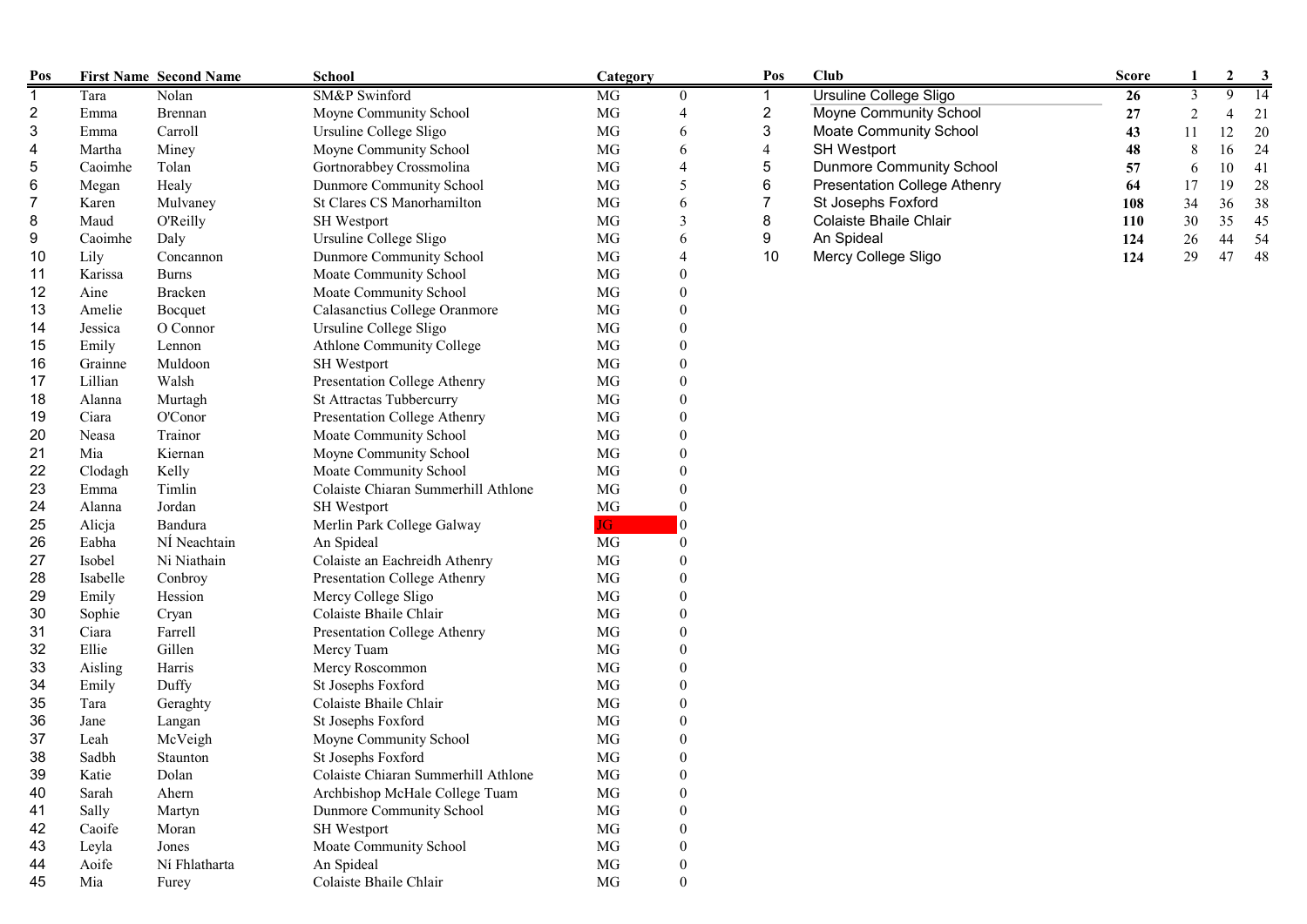| 46 | Aoife    | Noone          | St Josephs Foxford           | MG | $\Omega$ |
|----|----------|----------------|------------------------------|----|----------|
| 47 | Emma     | Carty          | Mercy College Sligo          | MG | 0        |
| 48 | Ciara    | McGowan        | Mercy College Sligo          | MG | 0        |
| 49 | Ciara    | McGee          | Ursuline College Sligo       | MG | 0        |
| 50 | Nora     | Brady          | Presentation College Athenry | MG | 0        |
| 51 | Aoife    | <b>Ross</b>    | Moate Community School       | MG | 0        |
| 52 | Isabelle | McNally        | <b>SH</b> Westport           | MG | 0        |
| 53 | Ailbhe   | Duffy          | SH Westport                  | MG | 0        |
| 54 | Orla     | Ní Thuairisc   | An Spideal                   | MG | $\Omega$ |
| 55 | Ciara    | Nİ Raghallaigh | An Spideal                   | MG | $_{0}$   |
| 56 | Sadbh    | Ní Fheinnidhe  | An Spideal                   | MG | 0        |
| 57 | Andrea   | McCaul         | Mercy College Sligo          | MG | $\Omega$ |
| 58 | Niamh    | De Bhailís     | An Spideal                   | MG | 0        |
| 59 | Holly    | Canavan        | St Josephs Foxford           | MG | 0        |
| 60 | Sophie   | McDonnell      | St Josephs Foxford           | MG | 0        |
| 61 | Caoimhe  | Flynn Kelly    | OLB Athlone                  | MG | 0        |
| 62 | April    | Kelly          | Dunmore Community School     | MG | $\theta$ |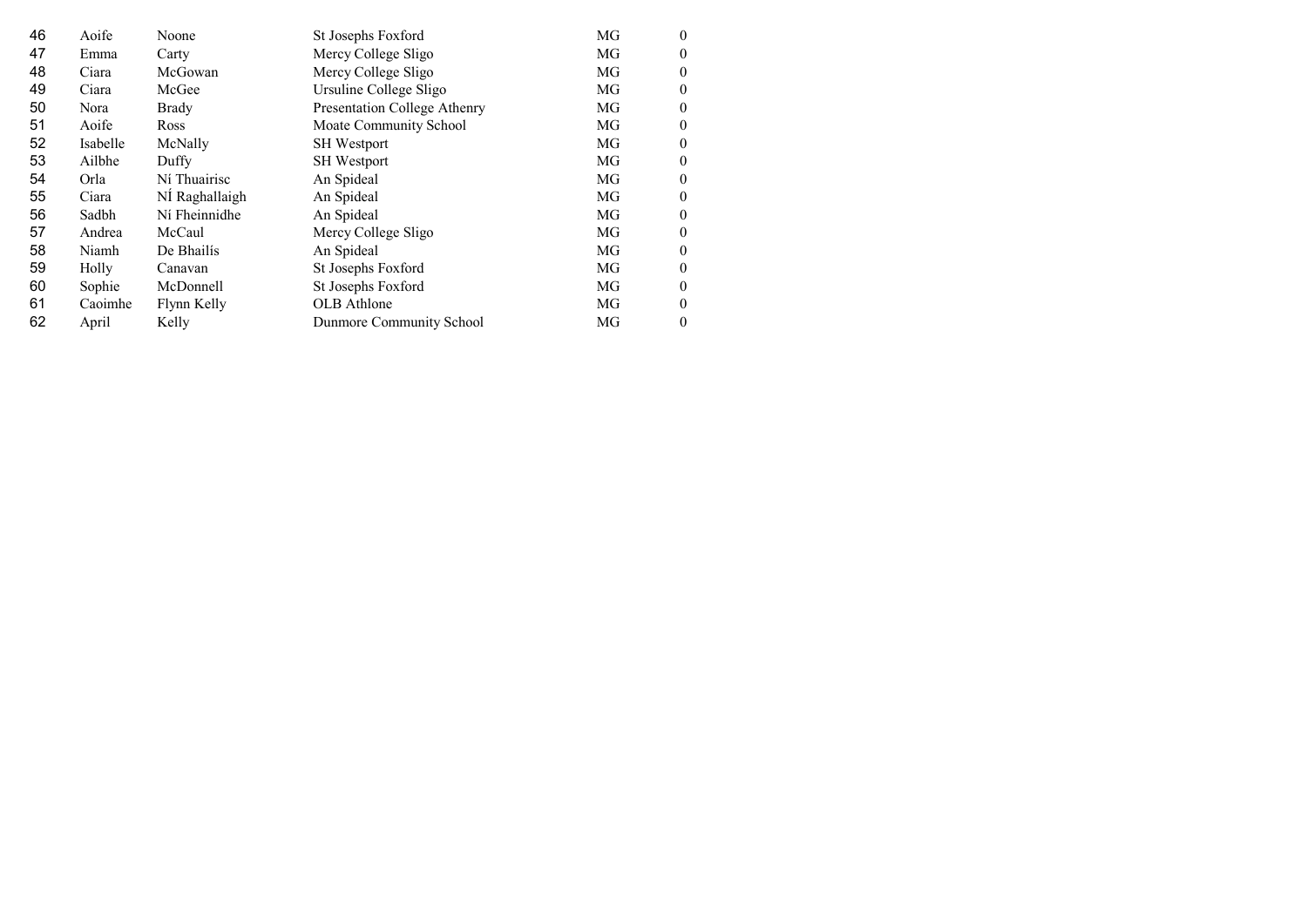| Pos                     |                   | <b>First Name Second Name</b> | School                         | Category    | Pos            | Club                     | <b>Score</b> |    | $\mathbf{2}$ | 3  |      |
|-------------------------|-------------------|-------------------------------|--------------------------------|-------------|----------------|--------------------------|--------------|----|--------------|----|------|
| $\mathbf{1}$            | Declan            | O'Connell                     | Clarin College Athenry         | JB          | $\mathbf{1}$   | Summerhill College Sligo | 46           |    |              |    | 19   |
| $\overline{\mathbf{c}}$ | Eamon             | Coyle                         | CBS Roscommon                  | $\rm{JB}$   | $\overline{c}$ | Seamount College Kinvara | 70           |    | 10           | 26 | 29   |
| 3                       | John Paul         | Flannagan                     | Summerhill College Sligo       | $\rm{JB}$   | $\sqrt{3}$     | St Jarlaths College Tuam | 94           |    | 27           | 28 | 33   |
| 4                       | Shane             | Talty                         | Colaiste an Eachreidh Athenry  | $_{\rm JB}$ | $\overline{4}$ | <b>CBS Roscommon</b>     | 101          |    | 25           | 30 | 44   |
| 5                       | Louis             | Garrard                       | Seamount College Kinvara       | $\rm{JB}$   | 5              | <b>CM Mathair Galway</b> | 108          | 14 | 22           | 35 | 37   |
| 6                       | Matthew           | Steele                        | St Jarlaths College Tuam       | JB          | $\,6$          | Colaiste Bhaile Chlair   | 117          | 8  | 16           | 46 | 47   |
| 7                       | Jake              | Laws                          | Summerhill College Sligo       | $_{\rm JB}$ | $\overline{7}$ | St Josephs Foxford       | 160          | 13 | 48           | 49 | - 50 |
| 8                       | Matthew           | Newell                        | Colaiste Bhaile Chlair         | $_{\rm JB}$ |                |                          |              |    |              |    |      |
| 9                       | <b>SEAN</b>       | <b>KILLEEN</b>                | St Colmans College Claremorris | $_{\rm JB}$ |                |                          |              |    |              |    |      |
| 10                      | Nathan            | Rodgers                       | Seamount College Kinvara       | $\rm{JB}$   |                |                          |              |    |              |    |      |
| 11                      | Dara              | Dawson                        | Rice College Westport          | $_{\rm JB}$ |                |                          |              |    |              |    |      |
| 12                      | Dara              | Comer                         | Colaiste Einde                 | $_{\rm JB}$ |                |                          |              |    |              |    |      |
| 13                      | Darragh           | Reynolds                      | St Josephs Foxford             | $_{\rm JB}$ |                |                          |              |    |              |    |      |
| 14                      | Oskar             | Tomczakowski                  | CM Mathair Galway              | $_{\rm JB}$ |                |                          |              |    |              |    |      |
| 15                      | Enda              | Lavin                         | SM&P Swinford                  | $_{\rm JB}$ |                |                          |              |    |              |    |      |
| 16                      | James             | Campion                       | Colaiste Bhaile Chlair         | $_{\rm JB}$ |                |                          |              |    |              |    |      |
| 17                      | Dante             | Currid                        | Summerhill College Sligo       | $_{\rm JB}$ |                |                          |              |    |              |    |      |
| 18                      | Liam              | Jordan                        | HRC Mountbellew                | $_{\rm JB}$ |                |                          |              |    |              |    |      |
| 19                      | Cillian           | Corkery                       | Summerhill College Sligo       | $\rm{JB}$   |                |                          |              |    |              |    |      |
| 20                      | Marc              | Clifford                      | Summerhill College Sligo       | $_{\rm JB}$ |                |                          |              |    |              |    |      |
| 21                      | Joe               | Hickey                        | Summerhill College Sligo       | JB          |                |                          |              |    |              |    |      |
| 22                      | Destiny           | Ajiboye                       | CM Mathair Galway              | $_{\rm JB}$ |                |                          |              |    |              |    |      |
| 23                      | Macdara           | O'Gradaigh                    | An Spideal                     | $\rm{JB}$   |                |                          |              |    |              |    |      |
| 24                      | Michael           | Giblin                        | Glenamaddy Community School    | $_{\rm JB}$ |                |                          |              |    |              |    |      |
| 25                      | Ethan             | Hussey                        | CBS Roscommon                  | $_{\rm JB}$ |                |                          |              |    |              |    |      |
| 26                      | Alexander         | Danjou                        | Seamount College Kinvara       | JB          |                |                          |              |    |              |    |      |
| 27                      | $\rm JJ$          | Farragher                     | St Jarlaths College Tuam       | $_{\rm JB}$ |                |                          |              |    |              |    |      |
| 28                      | Shane             | McWalter                      | St Jarlaths College Tuam       | $_{\rm JB}$ |                |                          |              |    |              |    |      |
| 29                      | Peter             | Horan                         | Seamount College Kinvara       | $_{\rm JB}$ |                |                          |              |    |              |    |      |
| 30                      | Odin              | Fallon                        | CBS Roscommon                  | $\rm{JB}$   |                |                          |              |    |              |    |      |
| 31                      | Conor             | <b>Byrnes</b>                 | Presentation College Athenry   | $_{\rm JB}$ |                |                          |              |    |              |    |      |
| 32                      | Ryan              | Casey                         | SM Strokestown                 | JB          |                |                          |              |    |              |    |      |
| 33                      | Cian              | Hynes                         | St Jarlaths College Tuam       | JB          |                |                          |              |    |              |    |      |
| 34                      | Ben               | Cawley                        | J&M Enniscrone                 | JB          |                |                          |              |    |              |    |      |
| 35                      | Odhran            | Mooney Johnston               | CM Mathair Galway              | $_{\rm JB}$ |                |                          |              |    |              |    |      |
| 36                      | Maidhe Óg Stundun |                               | CM Tourmakeady                 | $_{\rm JB}$ |                |                          |              |    |              |    |      |
| 37                      | Jamie             | Curran                        | CM Mathair Galway              | $_{\rm JB}$ |                |                          |              |    |              |    |      |
| 38                      | Setanta           | Gleeson                       | Drumshambo VS                  | $_{\rm JB}$ |                |                          |              |    |              |    |      |
| 39                      | Julius            | Karensky                      | CM Tourmakeady                 | JB          |                |                          |              |    |              |    |      |
| 40                      | Olivier           | Ambroziak                     | CM Mathair Galway              | $\rm{JB}$   |                |                          |              |    |              |    |      |
| 41                      | Cillian           | Murphy                        | Summerhill College Sligo       | $_{\rm JB}$ |                |                          |              |    |              |    |      |
| 42                      | Aaron             | Cafferkey                     | Davitt College Castlebar       | $_{\rm JB}$ |                |                          |              |    |              |    |      |
| 43                      | Hugh              | O'Shaughnessy                 | Seamount College Kinvara       | $_{\rm JB}$ |                |                          |              |    |              |    |      |
| 44                      | Ronan             | Hoey                          | CBS Roscommon                  | $_{\rm JB}$ |                |                          |              |    |              |    |      |
|                         |                   |                               |                                |             |                |                          |              |    |              |    |      |
| 45                      | Sean              | Nolan-Cassidy                 | SM&P Swinford                  | $\rm{JB}$   |                |                          |              |    |              |    |      |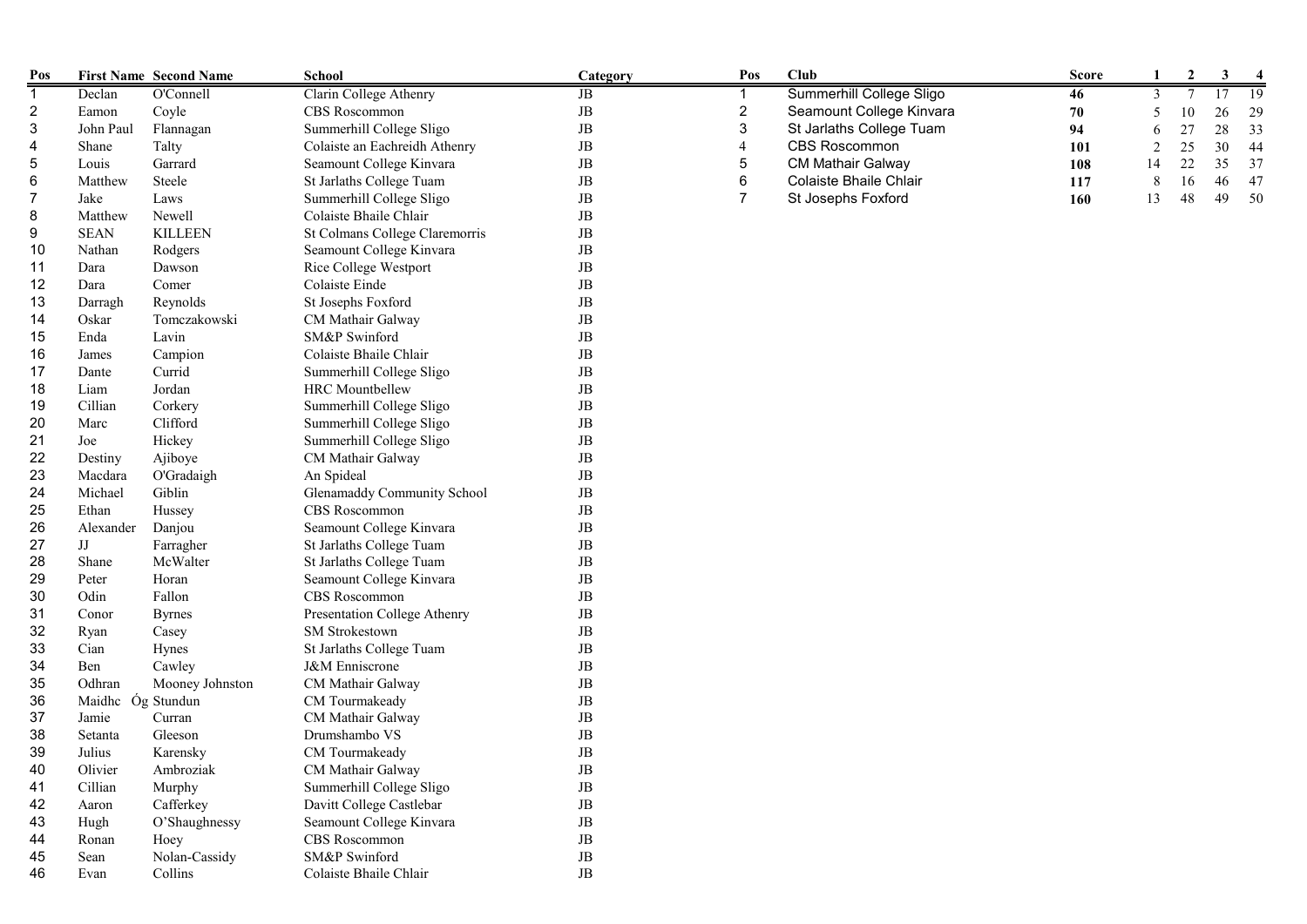| -47 | Aaron | Concannon     | Colaiste Bhaile Chlair | JB |
|-----|-------|---------------|------------------------|----|
| 48  | Rvan  | Gaughan       | St Josephs Foxford     | JB |
| -49 | Mark  | Flathley      | St Josephs Foxford     | JB |
| -50 | Dvlan | <b>Butler</b> | St Josephs Foxford     | JB |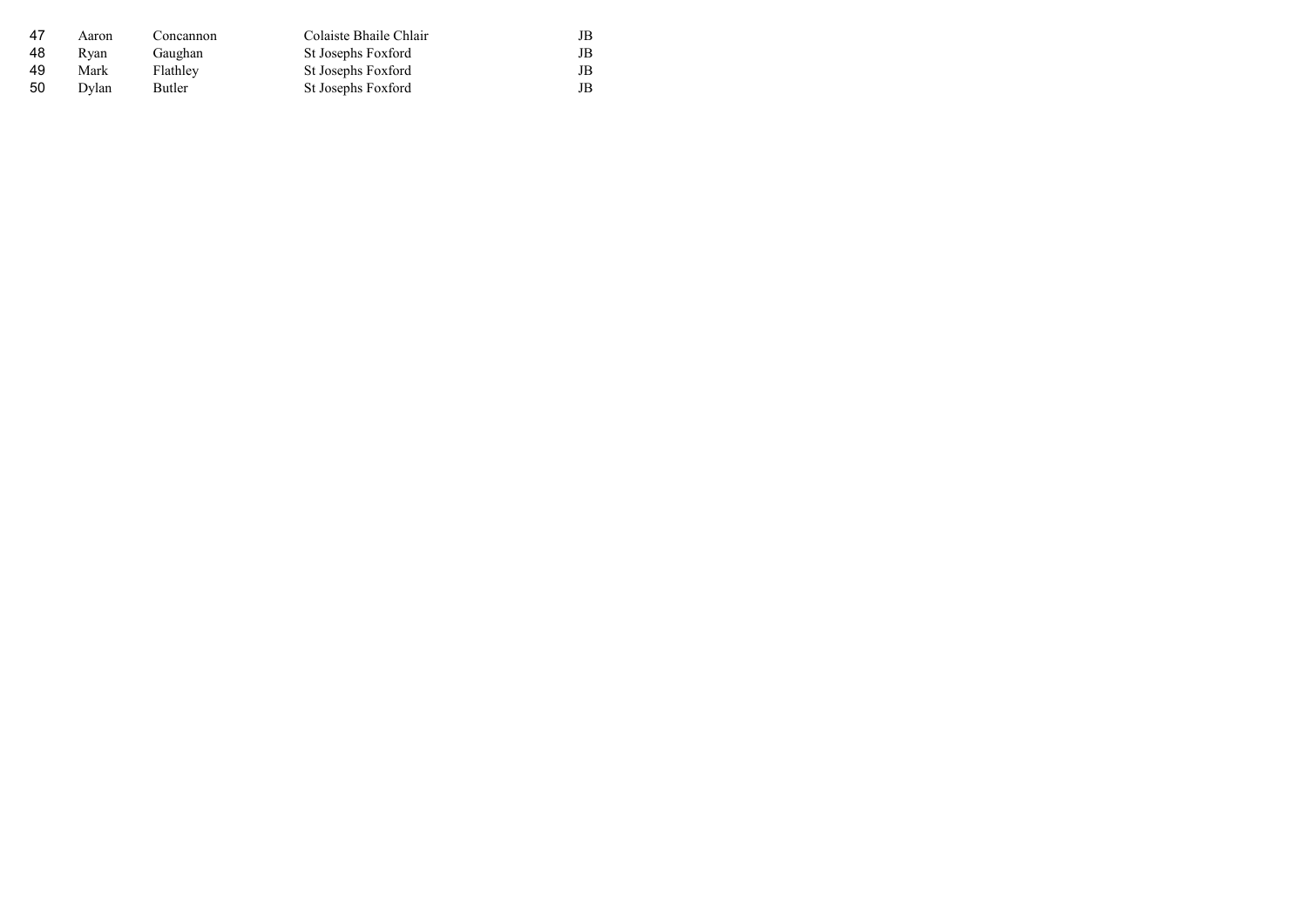| Pos            |                  | <b>First Name Second Name</b> | <b>School</b>                         | Category   | Pos                     | <b>Club</b>                     | <b>Score</b> |    | $\boldsymbol{2}$ | 3  |
|----------------|------------------|-------------------------------|---------------------------------------|------------|-------------------------|---------------------------------|--------------|----|------------------|----|
| $\overline{1}$ | Molly            | Smith                         | <b>SCC</b> Carraroe                   | JG         |                         | St Brigids College Loughrea     | 47           | 2  | $\overline{17}$  | 28 |
| $\overline{c}$ | Eva              | Ruane                         | St Brigids College Loughrea           | $\rm JG$   | $\overline{\mathbf{c}}$ | St Attractas Tubbercurry        | 50           | 13 | 14               | 23 |
| 3              | Rachel           | Keenan                        | Mercy SS Ballymahon                   | JG         | 3                       | Mercy Tuam                      | 54           | 10 | 15               | 29 |
| 4              | Robin            | Og Murphy                     | Mercy SS Ballymahon                   | JG         | 4                       | Davitt College Castlebar        | 62           | 9  | 19               | 34 |
| 5              | Sarah            | Hartnett                      | Dunmore Community School              | JG         | 5                       | <b>Dunmore Community School</b> | 62           | 5  | 8                | 49 |
| 6              | Aisling          | Greaney                       | Seamount College Kinvara              | JG         | 6                       | <b>HRC Mountbellew</b>          | 72           | 20 | 25               | 27 |
| 7              | Erica            | O'Driscoll                    | SH Westport                           | JG         | 7                       | Colaiste Bhaile Chlair          | 87           | 18 | 30               | 39 |
| 8              | Saoirse          | Hunter                        | Dunmore Community School              | $\rm JG$   | 8                       | Mercy College Sligo             | 122          | 36 | 42               | 44 |
| 9              | Ellen            | Shaw                          | Davitt College Castlebar              | JG         | 9                       | St Josephs Foxford              | 139          | 24 | 55               | 60 |
| 10             | Savannagh        | O'Callaghan                   | Mercy Tuam                            | JG         | 10                      | OLB Athlone                     | 146          | 26 | 59               | 61 |
| 11             | Caitlin          | Podmore                       | St Pauls Oughterard                   | JG         |                         |                                 |              |    |                  |    |
| 12             | Ann              | McDonnell                     | St Patricks College Lacken Cross      | JG         |                         |                                 |              |    |                  |    |
| 13             | Grainne          | Cooke                         | St Attractas Tubbercurry              | JG         |                         |                                 |              |    |                  |    |
| 14             | Mary-Peig        | Horkan                        | St Attractas Tubbercurry              | JG         |                         |                                 |              |    |                  |    |
| 15             | Emily            | <b>Banks</b>                  | Mercy Tuam                            | JG         |                         |                                 |              |    |                  |    |
| 16             | Lauren           | Corcoran                      | Dominican College Taylors Hill Galway | $\rm JG$   |                         |                                 |              |    |                  |    |
| 17             | Emma             | O'Donovan                     | St Brigids College Loughrea           | JG         |                         |                                 |              |    |                  |    |
| 18             | Ava              | Sheehan                       | Colaiste Bhaile Chlair                | $\rm JG$   |                         |                                 |              |    |                  |    |
| 19             | Emma             | Duffy                         | Davitt College Castlebar              | JG         |                         |                                 |              |    |                  |    |
| 20             | Caoimhe          | Phelan                        | <b>HRC</b> Mountbellew                | JG         |                         |                                 |              |    |                  |    |
| 21             | Lucy             | Franklin                      | Seamount College Kinvara              | JG         |                         |                                 |              |    |                  |    |
| 22             | Orla             | Mahon                         | Calasanctius College Oranmore         | JG         |                         |                                 |              |    |                  |    |
| 23             | Arlin            | Barrett                       | St Attractas Tubbercurry              | JG         |                         |                                 |              |    |                  |    |
| 24             | Grace            | Dempsey                       | St Josephs Foxford                    | $\rm JG$   |                         |                                 |              |    |                  |    |
| 25             | Laoise           | Burke                         | <b>HRC</b> Mountbellew                | $\rm JG$   |                         |                                 |              |    |                  |    |
| 26             | Sinead           | Greene                        | OLB Athlone                           | JG         |                         |                                 |              |    |                  |    |
| 27             | Danielle         | Moynihan                      | <b>HRC</b> Mountbellew                | JG         |                         |                                 |              |    |                  |    |
| 28             | Clodagh          | Breheny                       | St Brigids College Loughrea           | $\rm JG$   |                         |                                 |              |    |                  |    |
| 29             | Niamh            | McWalter                      | Mercy Tuam                            | JG         |                         |                                 |              |    |                  |    |
| 30             | Orlaith          | Kelly                         | Colaiste Bhaile Chlair                | JG         |                         |                                 |              |    |                  |    |
| 31             | Lena             | Zydek                         | Moate Community School                | JG         |                         |                                 |              |    |                  |    |
| 32             | Isabelle         | Schumacher                    | Calasanctius College Oranmore         | JG         |                         |                                 |              |    |                  |    |
| 33             | Lucy             | Kilroy                        | Gort Community School                 | JG         |                         |                                 |              |    |                  |    |
| 34             | Kate             | Needam                        | Davitt College Castlebar              | JG         |                         |                                 |              |    |                  |    |
| 35             | Caoimhe          | Hughes                        | St Louis CS Kiltimagh                 | ${\rm IG}$ |                         |                                 |              |    |                  |    |
| 36             | Amy              | Fleming                       | Mercy College Sligo                   | JG         |                         |                                 |              |    |                  |    |
| 37             | Molly            | Grady                         | CM Tourmakeady                        | JG         |                         |                                 |              |    |                  |    |
| 38             | Gillian          | <b>Byrnes</b>                 | Colaiste an Chreagain                 | $\rm JG$   |                         |                                 |              |    |                  |    |
| 39             | Laura            | Treacy                        | Colaiste Bhaile Chlair                | JG         |                         |                                 |              |    |                  |    |
| 40             | Orla             | Moggan                        | Colaiste Bhaile Chlair                | JG         |                         |                                 |              |    |                  |    |
| 41             | Aoife            | Morris                        | Gort Community School                 | $\rm JG$   |                         |                                 |              |    |                  |    |
| 42             | Emma             | Meehan                        | Mercy College Sligo                   | JG         |                         |                                 |              |    |                  |    |
| 43             | Orla             | Greene                        | St Brigids College Loughrea           | JG         |                         |                                 |              |    |                  |    |
| 44             | Tilly            | Elwood                        | Mercy College Sligo                   | $\rm JG$   |                         |                                 |              |    |                  |    |
| 45             | Aoibheann Keenan |                               | Colaiste Bhaile Chlair                | $\rm JG$   |                         |                                 |              |    |                  |    |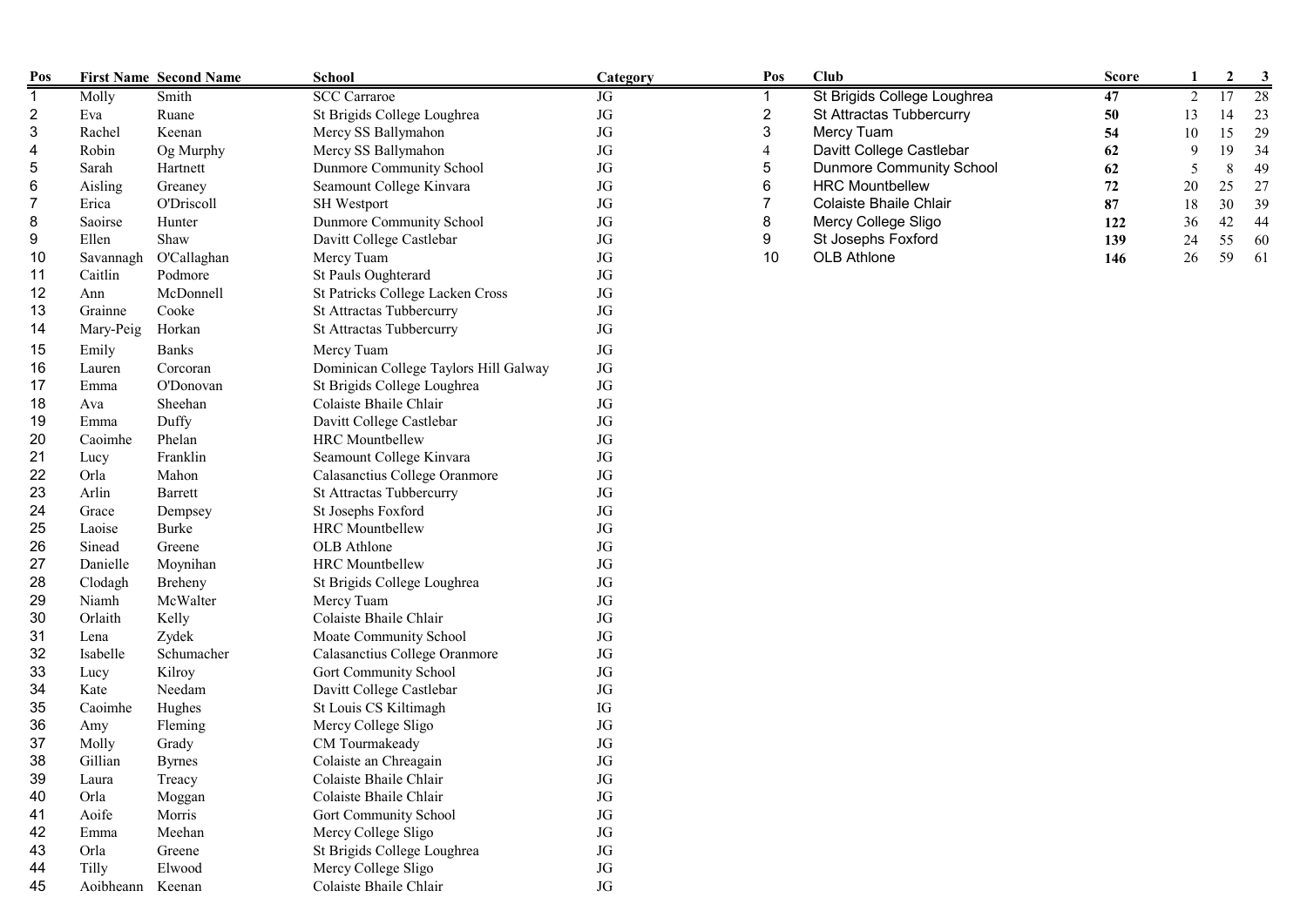| 46 | Bethany    | Clancy    | St Brigids College Loughrea           | JG |
|----|------------|-----------|---------------------------------------|----|
| 47 | Alexsandra | Rydzewska | Dominican College Taylors Hill Galway | JG |
| 48 | Molly      | Grady     | CM Tourmakeady                        | JG |
| 49 | Ciara      | Farrell   | Dunmore Community School              | JG |
| 50 | Kathlyn    | Gallen    | <b>St Attractas Tubbercurry</b>       | JG |
| 51 | Ava        | King      | Davitt College Castlebar              | JG |
| 52 | Vanessa    | Matczak   | Ballinrobe Community school           | JG |
| 53 | Jodie      | Ouirke    | Mercy Tuam                            | JG |
| 54 | Melinda    | Lengyel   | Davitt College Castlebar              | JG |
| 55 | Sarah      | Dempsey   | St Josephs Foxford                    | JG |
| 56 | Ciara      | Gilmore   | Presentation College Tuam             | JG |
| 57 | Jade       | Ralph     | Davitt College Castlebar              | JG |
| 58 | Faye       | Gannon    | Mercy Tuam                            | JG |
| 59 | Muireann   | Lambe     | <b>OLB</b> Athlone                    | JG |
| 60 | Ella       | Coleman   | St Josephs Foxford                    | JG |
| 61 | Isabel     | O'Mara    | OLB Athlone                           | JG |
| 62 | Caoimhe    | Haren     | Mercy College Sligo                   | JG |
| 63 | Katie      | Barrett   | St Josephs Foxford                    | JG |
| 64 | Kasey      | Ruane     | St Josephs Foxford                    | JG |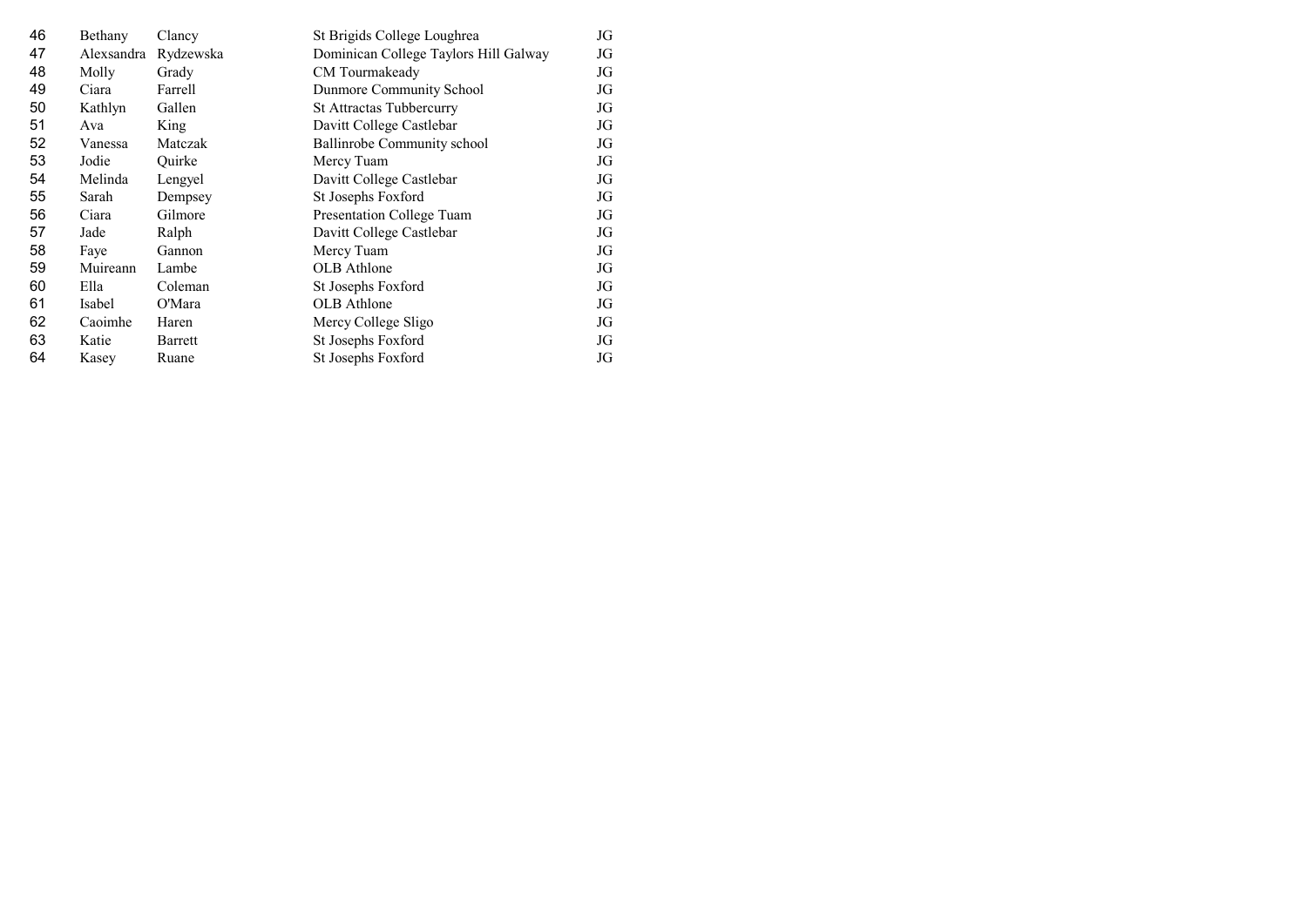| Pos            |         | <b>First Name Second Name</b> | School                              | Category | Pos              | Club                           | <b>Score</b> | 1              | $\mathbf{2}$ | 3  |    |
|----------------|---------|-------------------------------|-------------------------------------|----------|------------------|--------------------------------|--------------|----------------|--------------|----|----|
| $\mathbf{1}$   | Arturo  | Martinez Sanchez              | Colaiste Chiaran Summerhill Athlone | IB       | 1                | Summerhill College Sligo       | 54           | 3              | 14           | 17 | 20 |
| $\overline{2}$ | Darragh | Mulrooney                     | J&M Enniscrone                      | $\rm IB$ | $\boldsymbol{2}$ | Seamount College Kinvara       | 85           | 11             | 13           | 26 | 35 |
| 3              | Francis | Donoghue                      | Summerhill College Sligo            | $\rm IB$ | 3                | St Jarlaths College Tuam       | 103          | 21             | 22           | 23 | 37 |
| 4              | Mathys  | Bocquet                       | Calasanctius College Oranmore       | $\rm IB$ | 4                | Calasanctius College Oranmore  | 119          | $\overline{4}$ | 34           | 40 | 41 |
| 5              | Padraig | Corduff                       | Rice College Westport               | $\rm IB$ | 5                | St Colmans College Claremorris | 123          | $\overline{7}$ | 32           | 39 | 45 |
| 6              | Ethan   | Doherty                       | Rice College Westport               | $\rm IB$ |                  |                                |              |                |              |    |    |
| 7              | Thomas  | Morley                        | St Colmans College Claremorris      | IB       |                  |                                |              |                |              |    |    |
| 8              | Ruairi  | McDonnell                     | St Patricks College Lacken Cross    | IB       |                  |                                |              |                |              |    |    |
| 9              | Gearoid | King                          | Colaiste Bhaile Chlair              | $\rm IB$ |                  |                                |              |                |              |    |    |
| 10             | Sean    | Nolan                         | SM&P Swinford                       | IB       |                  |                                |              |                |              |    |    |
| 11             | Sean    | Fitzpatrick                   | Seamount College Kinvara            | $\rm IB$ |                  |                                |              |                |              |    |    |
| 12             | Oliver  | Ginty                         | Clarin College Athenry              | $\rm IB$ |                  |                                |              |                |              |    |    |
| 13             | Torin   | Maguire                       | Seamount College Kinvara            | $\rm IB$ |                  |                                |              |                |              |    |    |
| 14             | Sam     | Regan                         | Summerhill College Sligo            | IB       |                  |                                |              |                |              |    |    |
| 15             | Pearse  | Gallagher                     | St Geralds College Castlebar        | $\rm IB$ |                  |                                |              |                |              |    |    |
| 16             | Sean    | Doggett                       | Colaiste an Eachreidh Athenry       | $\rm IB$ |                  |                                |              |                |              |    |    |
| 17             | Finn    | Cambell                       | Summerhill College Sligo            | IB       |                  |                                |              |                |              |    |    |
| 18             | Liam    | O'Connell                     | Clarin College Athenry              | IB       |                  |                                |              |                |              |    |    |
| 19             | John    | Miney                         | Moyne Community School              | $\rm IB$ |                  |                                |              |                |              |    |    |
| 20             | Conor   | Murray                        | Summerhill College Sligo            | IB       |                  |                                |              |                |              |    |    |
| 21             | Conan   | Dempsey                       | St Jarlaths College Tuam            | $\rm IB$ |                  |                                |              |                |              |    |    |
| 22             | Ross    | Mitchell                      | St Jarlaths College Tuam            | $\rm IB$ |                  |                                |              |                |              |    |    |
| 23             | Jack    | <b>Blake-Cleary</b>           | St Jarlaths College Tuam            | $\rm IB$ |                  |                                |              |                |              |    |    |
| 24             | Fionn   | Colleran                      | <b>HRC</b> Mountbellew              | IB       |                  |                                |              |                |              |    |    |
| 25             | Patrick | Hyland                        | St Attractas Tubbercurry            | IB       |                  |                                |              |                |              |    |    |
| 26             | David   | McDonough                     | Seamount College Kinvara            | $\rm IB$ |                  |                                |              |                |              |    |    |
| 27             | Eamonn  | O'Mahoney                     | Summerhill College Sligo            | $\rm IB$ |                  |                                |              |                |              |    |    |
| 28             | Daniel  | Oates                         | Summerhill College Sligo            | $\rm IB$ |                  |                                |              |                |              |    |    |
| 29             | Ruairi  | Holywood                      | Rice College Westport               | $\rm IB$ |                  |                                |              |                |              |    |    |
| 30             | Mikey   | Kearney                       | St Louis CS Kiltimagh               | $\rm IB$ |                  |                                |              |                |              |    |    |
| 31             | Matthew | Ryan                          | Gortnorabbey Crossmolina            | $\rm IB$ |                  |                                |              |                |              |    |    |
| 32             | Sean    | Halleron                      | St Colmans College Claremorris      | IB       |                  |                                |              |                |              |    |    |
| 33             | Alan    | Hegarty                       | St Geralds College Castlebar        | $\rm IB$ |                  |                                |              |                |              |    |    |
| 34             | Rian    | Dunne-Leavy                   | Calasanctius College Oranmore       | $\rm IB$ |                  |                                |              |                |              |    |    |
| 35             | Raefe   | Hadley                        | Seamount College Kinvara            | $\rm IB$ |                  |                                |              |                |              |    |    |
| 36             | Fionn   | Dahler                        | Colaiste Einde                      | $\rm IB$ |                  |                                |              |                |              |    |    |
| 37             | Gearoid | Reynolds                      | St Jarlaths College Tuam            | $\rm IB$ |                  |                                |              |                |              |    |    |
| 38             | Jack    | McNulty                       | SM&P Swinford                       | IB       |                  |                                |              |                |              |    |    |
| 39             | Adam    | Molloy                        | St Colmans College Claremorris      | $\rm IB$ |                  |                                |              |                |              |    |    |
| 40             | Benan   | Ryan                          | Calasanctius College Oranmore       | $\rm IB$ |                  |                                |              |                |              |    |    |
| 41             | Oisin   | Walsh                         | Calasanctius College Oranmore       | $\rm IB$ |                  |                                |              |                |              |    |    |
| 42             | Eoin    | Ó Conghaile                   | An Spideal                          | IB       |                  |                                |              |                |              |    |    |
| 43             | Sean    | Rattigan                      | St Jarlaths College Tuam            | $\rm IB$ |                  |                                |              |                |              |    |    |
| 44             | Fionn   | Robertson                     | An Spideal                          | $\rm IB$ |                  |                                |              |                |              |    |    |
| 45             | Keith   | Jennings                      | St Colmans College Claremorris      | $\rm IB$ |                  |                                |              |                |              |    |    |
| 46             | Seán    | Kelleher                      | Seamount College Kinvara            | $\rm IB$ |                  |                                |              |                |              |    |    |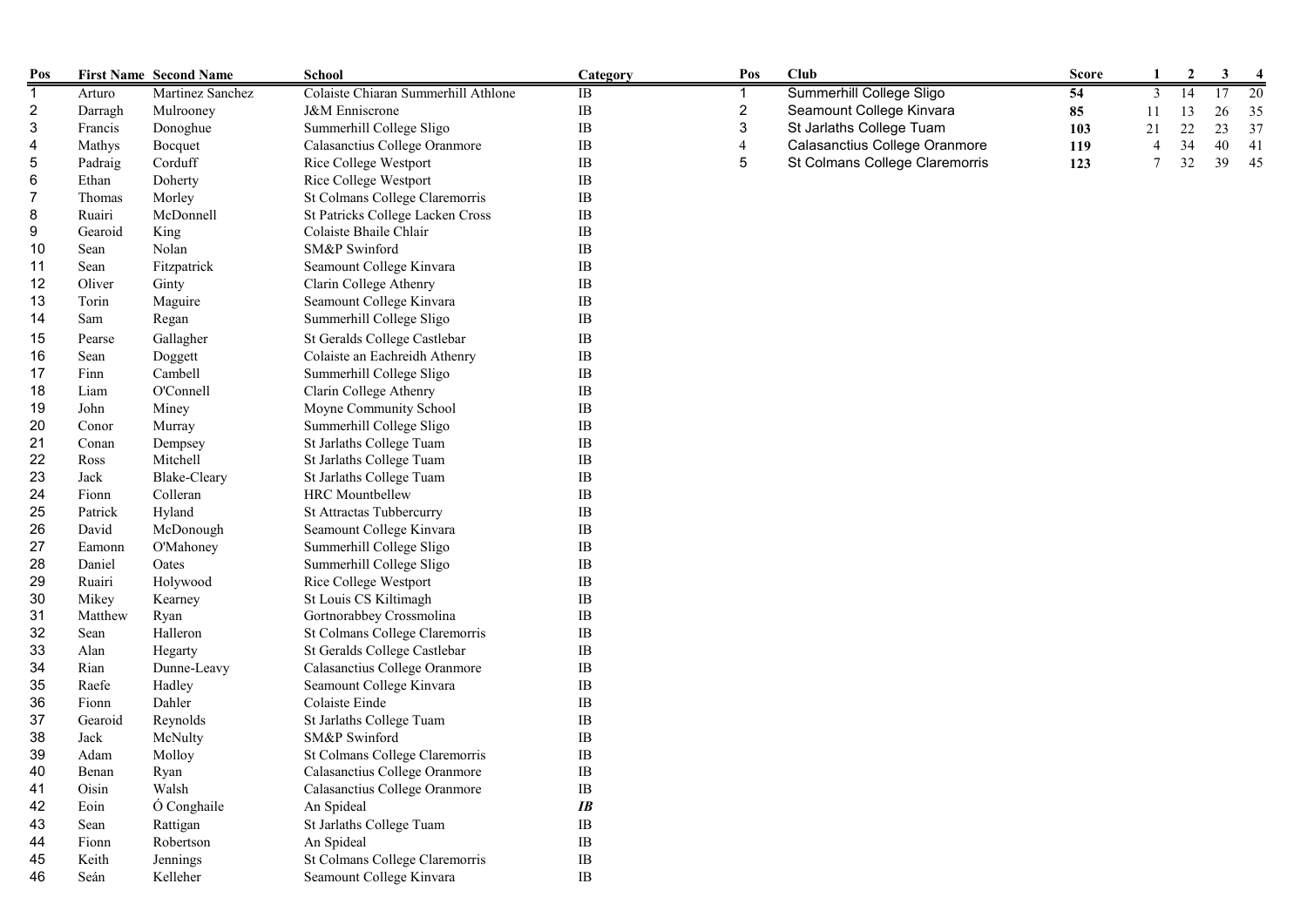| Pos |               | <b>First Name Second Name</b> | <b>School</b>                       | <b>Category</b> | Pos                       | <b>Club</b>                      | <b>Score</b> |    | $\mathbf{2}$ | 3               |
|-----|---------------|-------------------------------|-------------------------------------|-----------------|---------------------------|----------------------------------|--------------|----|--------------|-----------------|
| 1   | Clodagh       | Gill                          | St Marys Ballina                    | IG              |                           | St Marys Ballina                 | 28           |    | 8            | $\overline{19}$ |
| 2   | Hollie        | Kilroe                        | Mercy Roscommon                     | IG              | $\sqrt{2}$                | <b>Presentation College Tuam</b> | 36           |    | 13           | 16              |
| 3   | Caitlin       | Hughes                        | St Louis CS Kiltimagh               | $\rm JG$        | $\ensuremath{\mathsf{3}}$ | SM&P Swinford                    | 37           | 11 | 12           | 14              |
| 4   | Eimear        | Hughes                        | St Josephs Castlebar                | IG              | $\overline{4}$            | Calasanctius College Oranmore    | 62           | 6  | 24           | 32              |
| 5   | Gracie        | <b>O'Brien</b>                | St Josephs Castlebar                | IG              | $\sqrt{5}$                | Mercy College Sligo              | 73           | 10 | 30           | 33              |
| 6   | Isabella      | Burke                         | Calasanctius College Oranmore       | IG              | $\,6\,$                   | <b>Moate Community School</b>    | 85           | 20 | 31           | 34              |
| 7   | Aoibhinn      | Redington                     | Presentation College Tuam           | IG              | $\overline{7}$            | CM Tourmakeady                   | 112          | 27 | 42           | 43              |
| 8   | Aoife         | Blewitt                       | St Marys Ballina                    | IG              |                           |                                  |              |    |              |                 |
| 9   | Ava           | Sweeney                       | Colaiste Bhaile Chlair              | IG              |                           |                                  |              |    |              |                 |
| 10  | Gemma         | O'Callaghan                   | Mercy College Sligo                 | IG              |                           |                                  |              |    |              |                 |
| 11  | Rhona         | Brennan                       | SM&P Swinford                       | IG              |                           |                                  |              |    |              |                 |
| 12  | Ella          | Gallagher                     | SM&P Swinford                       | IG              |                           |                                  |              |    |              |                 |
| 13  | Myah          | Gallagher                     | Presentation College Tuam           | IG              |                           |                                  |              |    |              |                 |
| 14  | Katie         | Mullaney                      | SM&P Swinford                       | IG              |                           |                                  |              |    |              |                 |
| 15  | Aine          | Gilhooly                      | Colaiste Chiaran Summerhill Athlone | IG              |                           |                                  |              |    |              |                 |
| 16  | Eva           | <b>Burke</b>                  | Presentation College Tuam           | IG              |                           |                                  |              |    |              |                 |
| 17  | Roisin        | McNamee                       | Seamount College Kinvara            | IG              |                           |                                  |              |    |              |                 |
| 18  | Ciara         | O Connallain                  | Ursuline College Sligo              | IG              |                           |                                  |              |    |              |                 |
| 19  | Ariana        | Loughran                      | St Marys Ballina                    | IG              |                           |                                  |              |    |              |                 |
| 20  | Martha        | Castro Leon                   | Moate Community School              | IG              |                           |                                  |              |    |              |                 |
| 21  | Amy           | Harkin                        | St Clares CS Manorhamilton          | IG              |                           |                                  |              |    |              |                 |
| 22  | Leah          | Hanley                        | Seamount College Kinvara            | IG              |                           |                                  |              |    |              |                 |
| 23  | Rachel        | Dunning                       | Colaiste Chiaran Summerhill Athlone | ${\rm IG}$      |                           |                                  |              |    |              |                 |
| 24  | Holly         | O'Boyle                       | Calasanctius College Oranmore       | ${\rm IG}$      |                           |                                  |              |    |              |                 |
| 25  | Niamh         | O'Donnell                     | Merlin Park College Galway          | ${\rm IG}$      |                           |                                  |              |    |              |                 |
| 26  | Hanora        | <b>Brady</b>                  | Carrick-on-Shannon Community School | ${\rm IG}$      |                           |                                  |              |    |              |                 |
| 27  | Shauna        | Heneghan                      | CM Tourmakeady                      | ${\rm IG}$      |                           |                                  |              |    |              |                 |
| 28  | Emily         | McDonnell                     | Athlone Community College           | IG              |                           |                                  |              |    |              |                 |
| 29  | Rachel        | Foley                         | St Marys Ballina                    | IG              |                           |                                  |              |    |              |                 |
| 30  | Clodagh       | Barrett                       | Mercy College Sligo                 | IG              |                           |                                  |              |    |              |                 |
| 31  | Isobelle      | Madden                        | Moate Community School              | IG              |                           |                                  |              |    |              |                 |
| 32  | Clodagh       | Mahon                         | Calasanctius College Oranmore       | IG              |                           |                                  |              |    |              |                 |
| 33  | Aine          | Harte                         | Mercy College Sligo                 | ${\rm IG}$      |                           |                                  |              |    |              |                 |
| 34  | Celestine     | Halle                         | Moate Community School              | IG              |                           |                                  |              |    |              |                 |
| 35  | Siobhán       | O'Reilly                      | St Marys Ballina                    | IG              |                           |                                  |              |    |              |                 |
| 36  | <b>Brigid</b> | Hogan                         | Calasanctius College Oranmore       | ${\rm IG}$      |                           |                                  |              |    |              |                 |
| 37  | Juliet        | McLaughlin                    | Calasanctius College Oranmore       | IG              |                           |                                  |              |    |              |                 |
| 38  | Niamh         | McNulty                       | St Marys Ballina                    | IG              |                           |                                  |              |    |              |                 |
| 39  | Cliodha       | Aspell                        | Moate Community School              | IG              |                           |                                  |              |    |              |                 |
| 40  | Anna          | McKernan                      | Calasanctius College Oranmore       | ${\rm IG}$      |                           |                                  |              |    |              |                 |
| 41  | Alice         | Roughneen                     | SM&P Swinford                       | IG              |                           |                                  |              |    |              |                 |
| 42  | Seoidin       | Stundún                       | CM Tourmakeady                      | IG              |                           |                                  |              |    |              |                 |
| 43  | Saoirse       | Seoighe                       | CM Tourmakeady                      | IG              |                           |                                  |              |    |              |                 |
| 44  | Aoife         | Ní Cheallaigh                 | CM Tourmakeady                      | IG              |                           |                                  |              |    |              |                 |
| 45  | Grainne       | O Hara                        | Ursuline College Sligo              | IG              |                           |                                  |              |    |              |                 |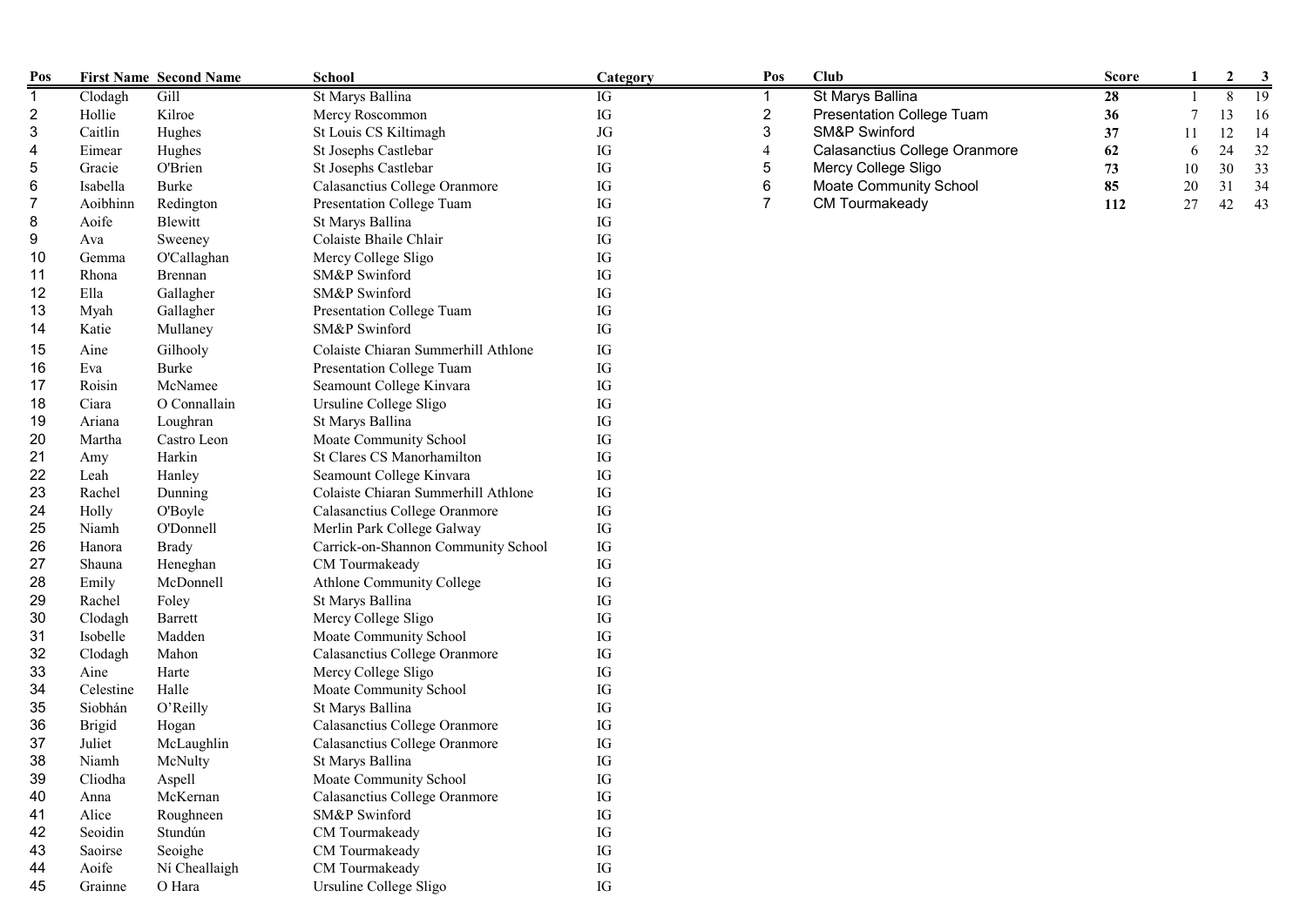Queralt Madgosa Moate Community School IG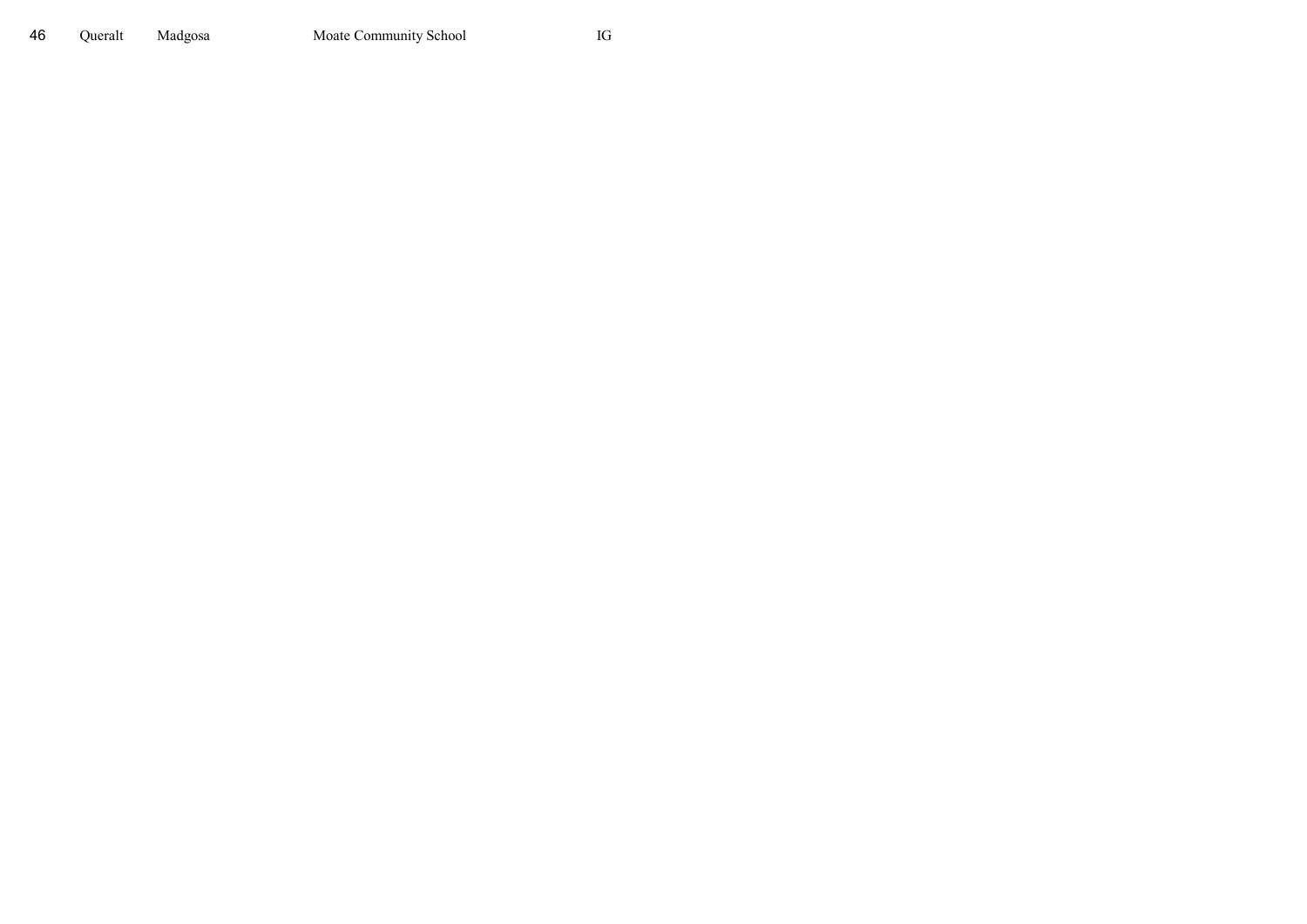| Pos            |                | <b>First Name Second Name</b> | <b>School</b>                       | Category   | Pos | Club                                | <b>Score</b> |   | $\mathbf{2}$ | 3              |    |
|----------------|----------------|-------------------------------|-------------------------------------|------------|-----|-------------------------------------|--------------|---|--------------|----------------|----|
| 1              | Oisin          | Davis                         | Presentation College Athenry        | $\rm SB$   |     | <b>Presentation College Athenry</b> | 29           |   |              | $\overline{0}$ | 13 |
| $\overline{c}$ | Louis          | Swift                         | Davitt College Castlebar            | ${\bf SB}$ | 2   | <b>CM Mathair Galway</b>            | 64           | 8 |              | 19             | 20 |
| 3              | James          | Miney                         | Moyne Community School              | SB         |     |                                     |              |   |              |                |    |
| $\overline{4}$ | Jack           | Donnellan                     | CBS Roscommon                       | <b>SB</b>  |     |                                     |              |   |              |                |    |
| 5              | Ross           | McGuinness                    | Presentation College Athenry        | SB         |     |                                     |              |   |              |                |    |
| 6              | <b>GIULIO</b>  | <b>ROMANO</b>                 | St Colmans College Claremorris      | <b>SB</b>  |     |                                     |              |   |              |                |    |
|                | Eoin           | Killeen                       | St Josephs College Galway           | $\rm SB$   |     |                                     |              |   |              |                |    |
| 8              | Luke           | Flaherty                      | CM Mathair Galway                   | $\rm SB$   |     |                                     |              |   |              |                |    |
| 9              | Kieran         | Doyle                         | Gort Community School               | $\rm SB$   |     |                                     |              |   |              |                |    |
| 10             | Anthony        | Boyle                         | Presentation College Athenry        | SB         |     |                                     |              |   |              |                |    |
| 11             | Aoife          | Morris                        | Gort Community School               | $\rm JG$   |     |                                     |              |   |              |                |    |
| 12             | Jason          | Fahey                         | Colaiste Chiaran Summerhill Athlone | $\rm SB$   |     |                                     |              |   |              |                |    |
| 13             | Luke           | Forde                         | Presentation College Athenry        | SB         |     |                                     |              |   |              |                |    |
| 14             | Timmy          | Kane                          | Drumshambo VS                       | SB         |     |                                     |              |   |              |                |    |
| 15             | Ruairi         | Cronin                        | St Geralds College Castlebar        | $\rm SB$   |     |                                     |              |   |              |                |    |
| 16             | Cyrille        | Bikoi                         | CBS Roscommon                       | $\rm SB$   |     |                                     |              |   |              |                |    |
| 17             | Liam           | Murphy                        | CM Mathair Galway                   | $\rm SB$   |     |                                     |              |   |              |                |    |
| 18             | Kyle           | Maloney                       | St Attractas Tubbercurry            | $\rm SB$   |     |                                     |              |   |              |                |    |
| 19             | Darcy          | Mbiajeu                       | CM Mathair Galway                   | $\rm SB$   |     |                                     |              |   |              |                |    |
| 20             | Diarmuid       | Davoren                       | CM Mathair Galway                   | SB         |     |                                     |              |   |              |                |    |
| 21             | Daniel         | Elstone                       | St Josephs Foxford                  | $\rm SB$   |     |                                     |              |   |              |                |    |
| 22             | Evan           | Francis                       | CM Mathair Galway                   | $\rm SB$   |     |                                     |              |   |              |                |    |
| 23             | Michael        | Devine                        | CBS Roscommon                       | $\rm SB$   |     |                                     |              |   |              |                |    |
| 24             | Adam           | Condon                        | CM Mathair Galway                   | $\rm SB$   |     |                                     |              |   |              |                |    |
| 25             | <b>STEPHEN</b> | <b>HALLERAN</b>               | St Colmans College Claremorris      | ${\bf SB}$ |     |                                     |              |   |              |                |    |
| 26             | Dan            | Carey                         | CM Mathair Galway                   | <b>SB</b>  |     |                                     |              |   |              |                |    |